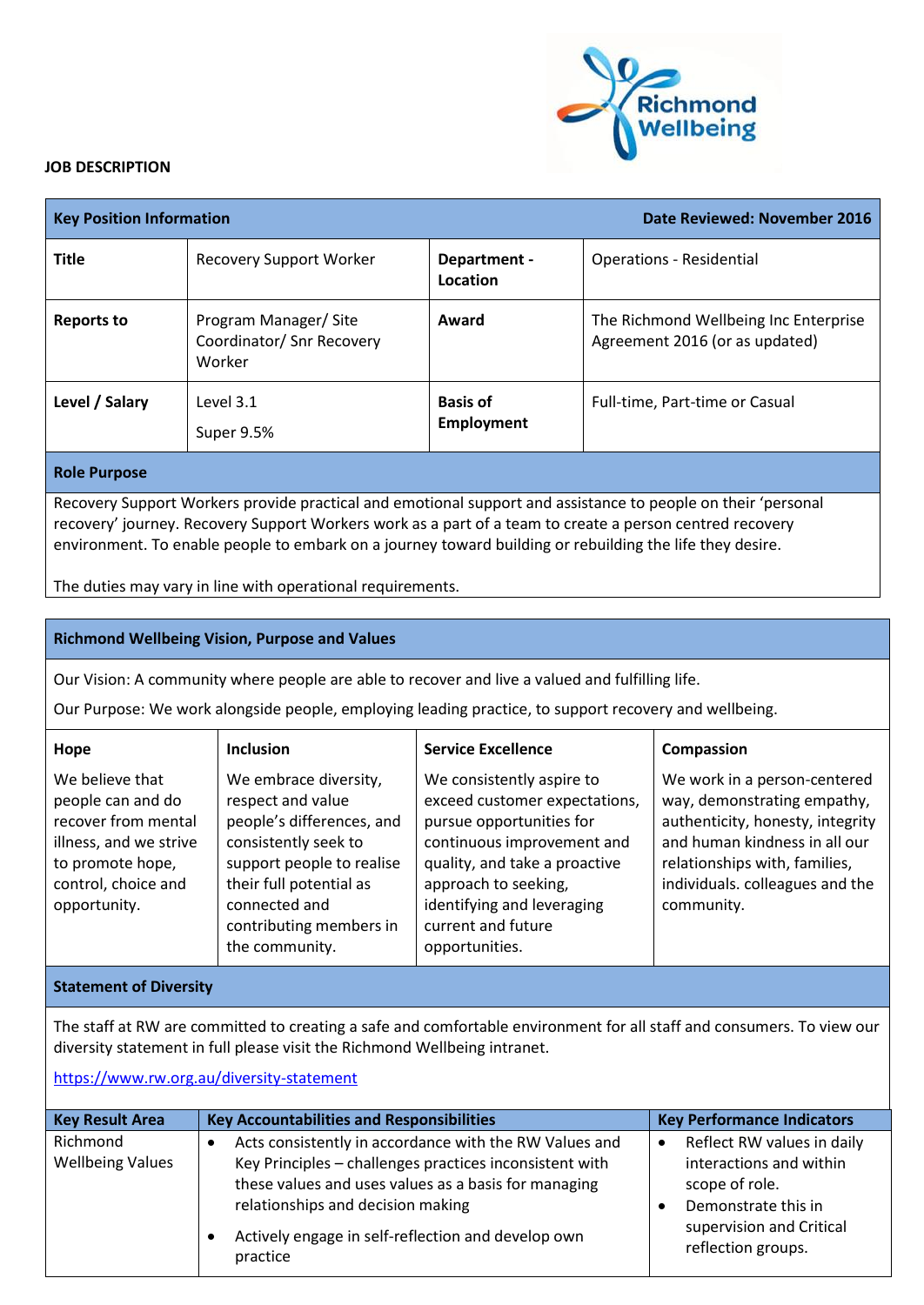| People Accessing<br>our Services  | Recovery plans are supported, implemented and kept<br>$\bullet$<br>alive.<br>People are supported to reflect on and work through<br>$\bullet$<br>emotions to enable emotional wellbeing<br>Adopt a holistic approach which includes physical health<br>and wellbeing<br>Support people to navigate mental distress<br>$\bullet$<br>Family members, carers and people of significance to the<br>person as identified are included as directed by the<br>individual<br>All critical incidents are addressed according to RW's<br>policies and procedures. | Consumers are supported<br>$\bullet$<br>and plans are implemented<br>as required.<br>Consumer progress is<br>$\bullet$<br>documented according to<br>RW policy.<br>RSW is assisting consumers<br>$\bullet$<br>in correct manner as<br>required.<br>Family members, carers and<br>$\bullet$<br>significant others are kept<br>informed and included in<br>the consumer's care.<br>Information is only provided<br>with the consent of the<br>consumer. |
|-----------------------------------|---------------------------------------------------------------------------------------------------------------------------------------------------------------------------------------------------------------------------------------------------------------------------------------------------------------------------------------------------------------------------------------------------------------------------------------------------------------------------------------------------------------------------------------------------------|-------------------------------------------------------------------------------------------------------------------------------------------------------------------------------------------------------------------------------------------------------------------------------------------------------------------------------------------------------------------------------------------------------------------------------------------------------|
| Recovery Plan<br>Support          | Work within a person centered, framework towards self-<br>٠<br>determination, choice and recovery<br>Develop a rapport with each service user<br>٠<br>Support Service users to develop life skills                                                                                                                                                                                                                                                                                                                                                      | Respond to and<br>$\bullet$<br>communicate with Line<br>Manager or Key Worker in a<br>professional manner that<br>ensures the best outcomes<br>for consumers and the<br>organisation.<br>Positive relationships are<br>$\bullet$<br>developed and maintained.                                                                                                                                                                                         |
| <b>Service Operations</b>         | All documentation is completed in required timeframes<br>$\bullet$<br>Actively participate in required internal meetings,<br>$\bullet$<br>supervision sessions and training<br>As part of a team contribute to the development of<br>٠<br>policies and procedures, best practice and quality<br>improvement<br>Maintenance of RW facilities and property in line with<br>LARU and MHA                                                                                                                                                                   | Documentation is<br>$\bullet$<br>maintained as per RW's<br>policies and procedures,<br>and is accurate, legible and<br>concise.<br>Contribute in a timely and<br>conscientious manner to<br>organisational processes<br>that enhance the quality of<br>services provided to<br>consumers.<br>Facilities and property are<br>$\bullet$<br>maintained.                                                                                                  |
| Employee<br>Contribution          | Positive and constructive work environment is promoted<br>$\bullet$<br>where employees are valued<br>Employees adhere to the RW Code of Conduct and Ethics<br>$\bullet$<br>and Policy and Procedures<br>Attends Core Training and maintains all compliance<br>٠<br>requirements relevant to their role and employment with<br><b>RW</b><br>To carry out other duties which may be required,<br>requested or directed and which are within the person's<br>capability and training to perform                                                            | Show respect and<br>$\bullet$<br>helpfulness in all<br>interactions<br>Read, understand and seek<br>$\bullet$<br>clarification of Policy and<br>procedure documents.<br>Enrol in and complete<br>$\bullet$<br>required Core Training<br>within required time frame.<br>Duties are completed to<br>$\bullet$<br>expected standard as<br>outlined by manager.                                                                                           |
| Occupational<br>Safety and Health | Promote a safe and healthy working environment that<br>$\bullet$<br>complies with OSH requirements<br>Take a shared responsibility to ensure the safety and well-<br>$\bullet$<br>being on self and others<br>Utilise all protective equipment provided and as<br>$\bullet$<br>instructed                                                                                                                                                                                                                                                               | A "Safe work" culture<br>$\bullet$<br>operates within Richmond<br>Wellbeing<br>Documentation is<br>$\bullet$<br>maintained as per the<br>Policies and Procedures and                                                                                                                                                                                                                                                                                  |